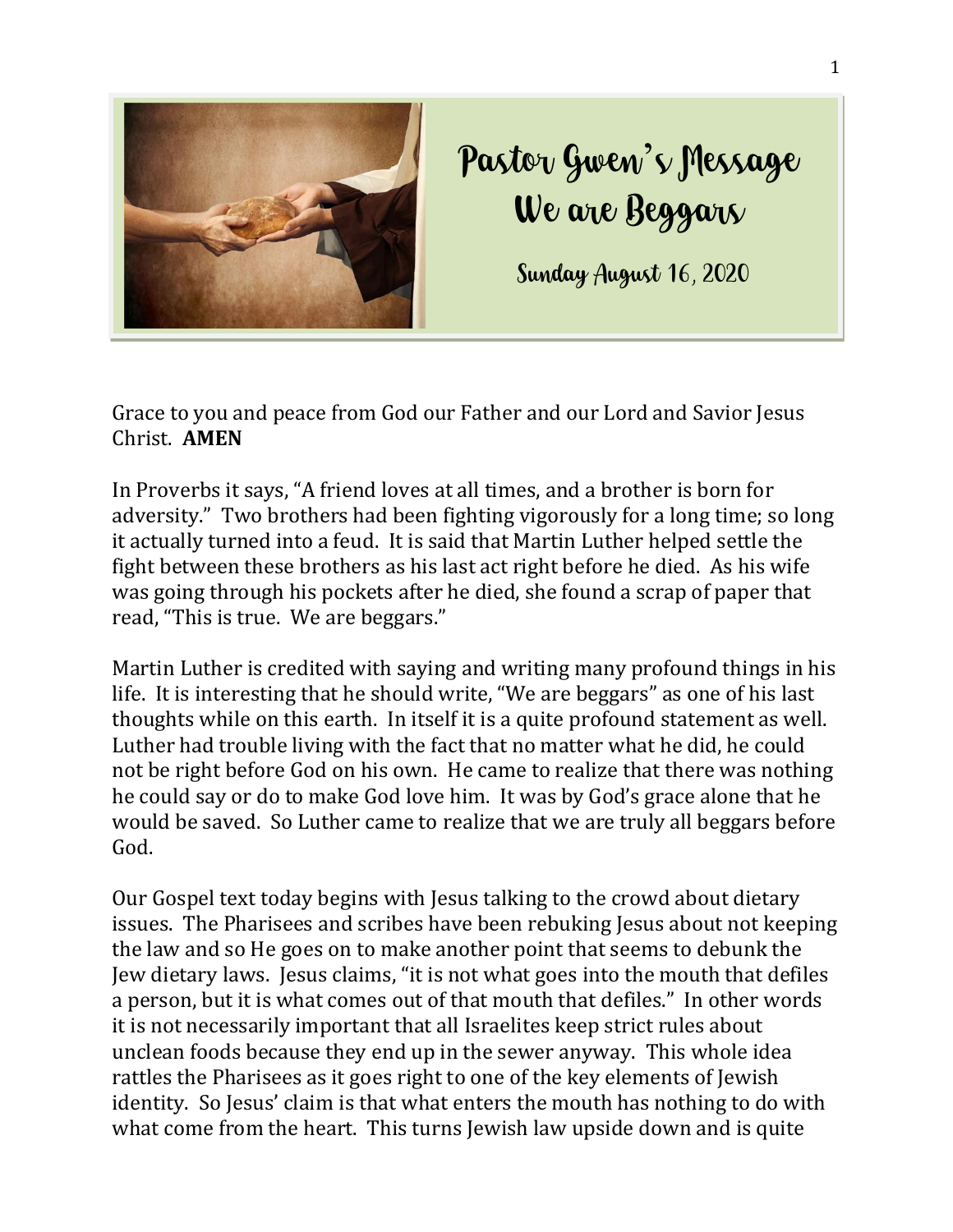radical. And so the Pharisees are offended as they have spent their lives not only being the religious police, but by believing that eating the right foods will make you holy before God. It is not what you eat that is important but where you heart is that will ultimately make you right before God. This paradigm shift by Jesus really sets the Pharisees in opposition.

And so Jesus needs a break from this defiling discussion. He actually left that place and went away to Tyre and Sidon. Now that is a long walk some 25 and 50 miles from the Sea of Galilee. We don't know why Jesus goes there but we do know that it is the only time in Matthews Gospel account that he does go there. It is outside of the Jewish territory. Possibly, God led Him there to encounter this Canaanite woman, who knows? Or maybe since He had rattled the feathers of the Pharisees, He thought it best to lay low for a while.

Well, this Canaanite woman comes and confronts Jesus by shouting at him. As an aside, Canaanites were the original inhabitants of the Promised Land, but were displaced when the Israelites entered. They then became the outsiders, enemies of Israel, as they were idolatrous. They did not believe in God nor follow the laws set forth in the Pentateuch.

However, this woman, who remains nameless, is rather unique. She calls Jesus, "Lord" which would acknowledges his Divinity and then throws in "Son of David". Wow, this remark shows that she believes that He is the long awaited Messiah. It is pretty unlikely that a Canaanite woman would say such things. And then the begging begins. She asks for mercy for her daughter that is tormented by a demon. And what does Jesus do? Nothing.

Here is this woman begging for help for her daughter and Jesus is silent. We have no way to know why Jesus did not answer right away. Was he thinking of how to handle this situation? Maybe because his focus was on saving the whole nation of Israel, He felt he did not have time to deal with the Canaanite woman. Even the disciples chime in and tell Jesus to send her away.

Now, I don't know about you, but if I were in this mom's situation, I would be a beggar as well. Her daughter is afflicted by a demon. It is a helpless and hopeless situation that no medicine can cure. If it were me, I would do anything to help my child. And believe me I know the feeling well. Rodney and I always said that the emergency room in our old hometown should be named the Leigh Downing ER as we had spent many thousands of dollars not to mention hours there with our hazard Hal daughter. But luckily we were able to get help for whatever aliment she was in for each time. But this mom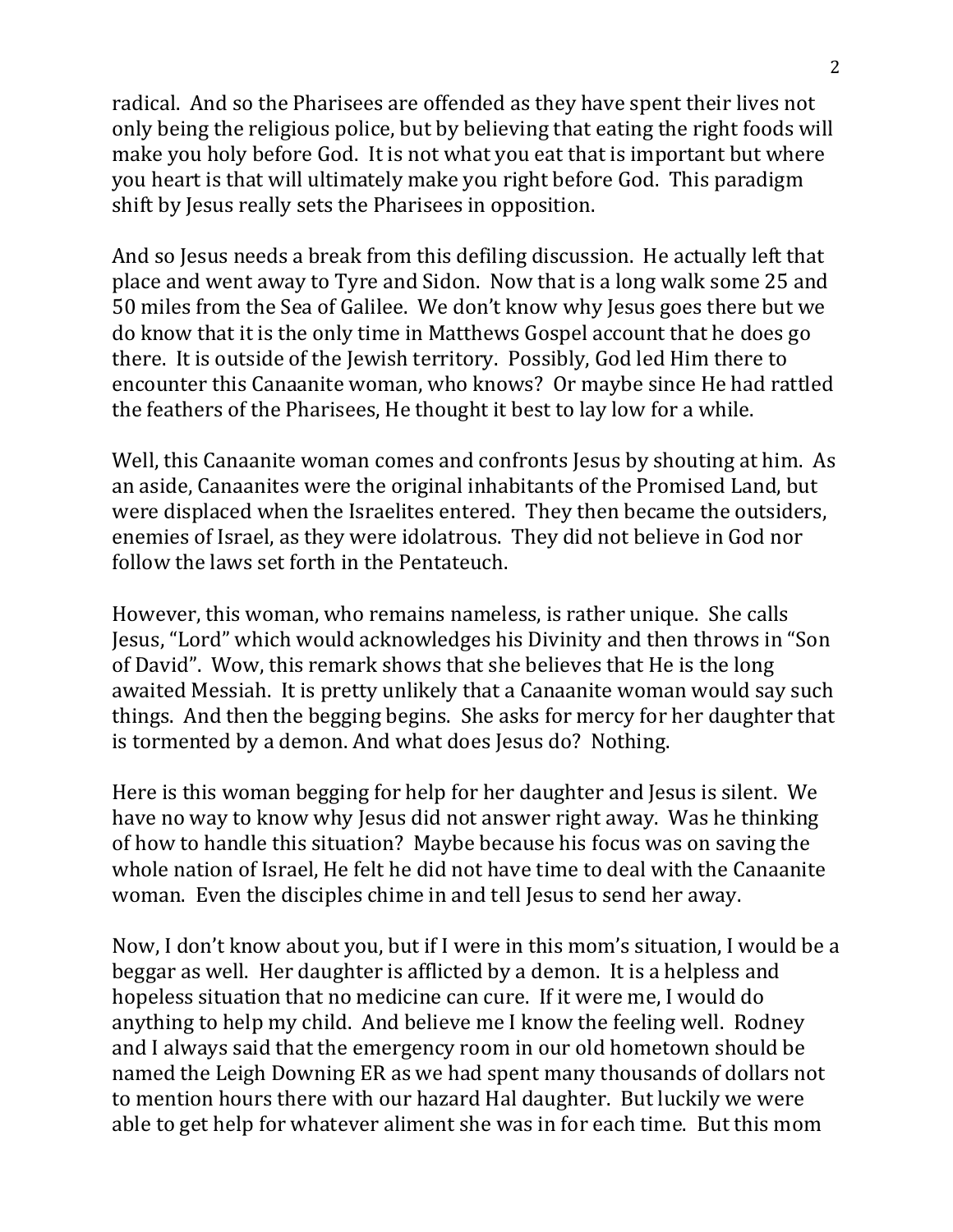in our story has no other options. She confronts Jesus. And He does not respond.

So how would that make you feel? He was your last hope for your pride and joy daughter and He does not even acknowledge your plight. I think I would be pretty put off. And like this mom, I think I would probably make a scene. And so, she does, by following Jesus and begging over and over for His help.

Jesus answer to this begging is "I was sent only to the lost sheep of the house of Israel". Sure, sounds like Jesus is saying "No" to her, as His mission was to save God's covenant people, the Israelites. WOW. Rather crushing words to someone who is looking to Jesus as the last hope for her daughter.

But she persists. She comes to Jesus now that she has his attention and kneels before Him. What faith that must of taken, because to kneel before someone was actually an act of worship. She comes begging that He help her daughter. She does not bribe Him or try to bargain with Jesus.

And so Jesus says that, "it is not fair to take the children's food and throw it to the dogs." What the heck kind of answer is that for this poor and desperate woman? Another NO. Well, she does not give up but rather comes back with a snippet of her own, "Yes, Lord, yet even the dogs eat the crumbs that fall from their master's table." She won't give up. She does not argue but she is firm in her belief that Jesus' mission is to save Israel's lost sheet. Her dog comment also is a comment on God's abundance. Food is there even for the dogs, those who are less than important in the scheme of things.

In the commentaries I read this week, dogs as the word was translated from the Greek, meant household pet. And we all know about household pets. They are not outsiders but rather considered part of the family. At our house Gunny waits patiently or should I say truthfully, not so patiently for us to finish our meal so he can at least lick the plates. He is a part of our family. Gunny does enjoy privileges at our feet. And he does eat the crumbs that Rodney lets fall from our table. Using these words the woman is putting faith in Jesus to the forefront. Her comment was powerful, as she claims her own place even if it is under the family's dinner table.

I think this woman truly believes that Jesus will and should heal her daughter. She has faith in His ability, in His divinity to do just that. And in the end I think that Jesus finds this faith filled woman a joy! She has faith that is unshakeable and put Jesus in a place where he welcomes the opportunity to heal her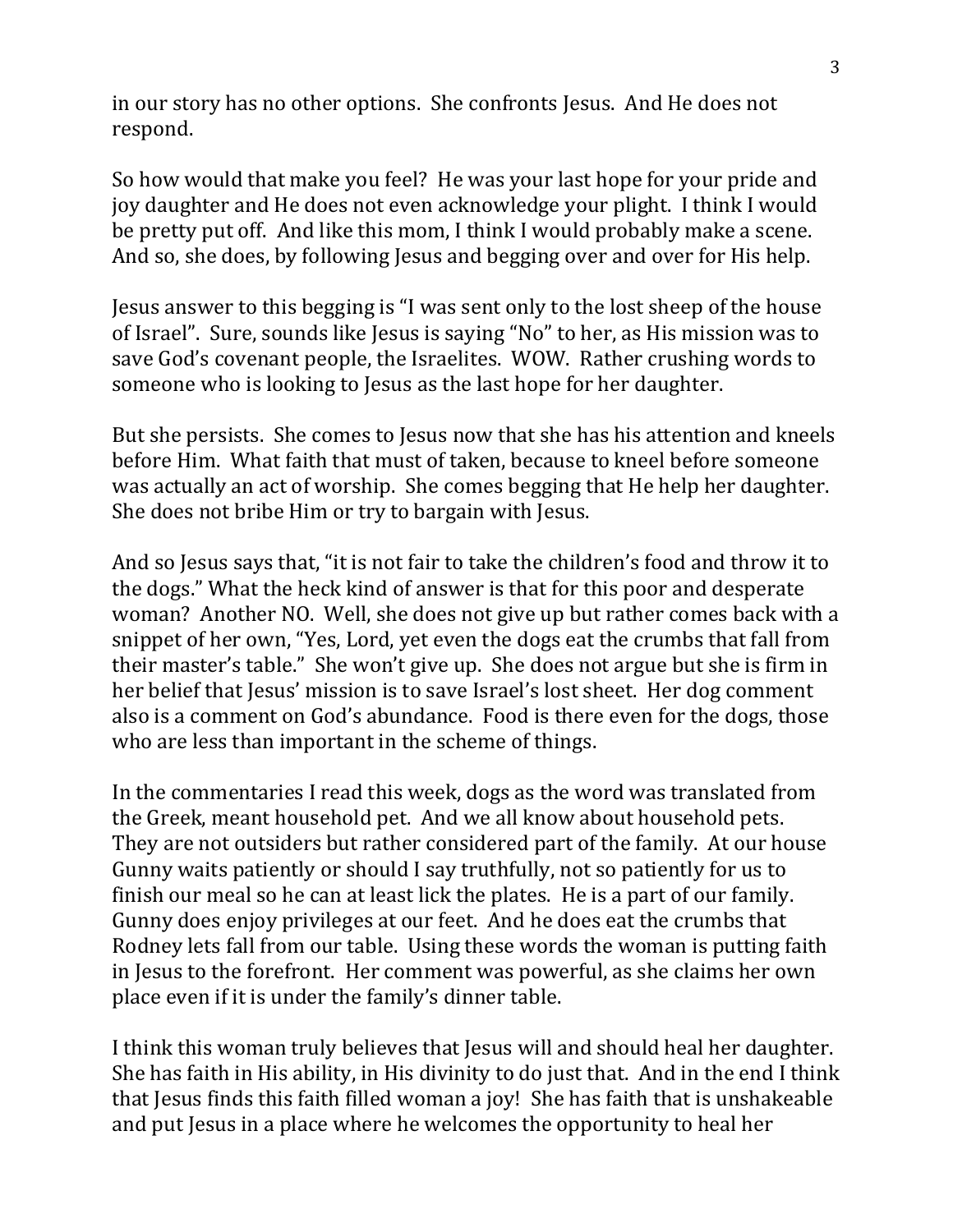daughter. And he does just that! He also, praises the woman as He recognizes her great faith. I think Jesus also recognizes how remarkable she is. She never gave up. She was persistent despite constant rejection. She clung to the fact that God was a merciful God. And she was humble. She had nothing to offer. She had nothing and yes, she was a beggar in every way.

And so you say, what does this have to do with us. Are we beggars before God? Do we live by that same mantra that Luther scribbled on the piece of paper in his pocket? I know that I do.

For we have nothing to offer God. Some try with soon to be broken promises of, "If God you do this, then I will come to church every Sunday." Or how about the "If you do this, I will never do it again." Such requests for help from the Almighty are lame. We have nothing to offer our Lord and Savior. Except to believe.

Or how about the times when things get rough we blame God and loose faith? We cry out that He does not love us anymore or He wouldn't so and so. How human of us. We look to the world for answers, for comfort and there is nothing there that can satisfy us for the long term. No one to love us the way God can. Nothing that will take away the pain of the situation.

So not only do we have nothing to give God as it all belongs to Him in the first place, but we turn away from the only one that can help us in times of great despair.

So, what do we do? In our sin and brokenness, we come to God, helpless beggars. We need what He has to offer. Our God is a good and merciful God to all of His children. God has clothed us in His grace and mercy. At our baptism, we were claimed as His children and born of the Holy Spirit. And as a child of God we will always have a seat at the table, not under the table, but at the table of the Lord. We are fed with His body and blood, where our sins are forgiven. We are the lost sheep of Israel, the beggars that He will care for in this life and beyond.

Jesus died for us on the cross, what greater love could anyone show for another, even those full of sin. So we don't need to bring anything to the table, it is already prepared for us, because of what Jesus did in His life, death and resurrection. God hears our prayers and knows what we need before we even ask. And He will always answer our prayers. Sometime yes, sometimes with a No and sometimes with a not yet. God knows what is best for us. He knows